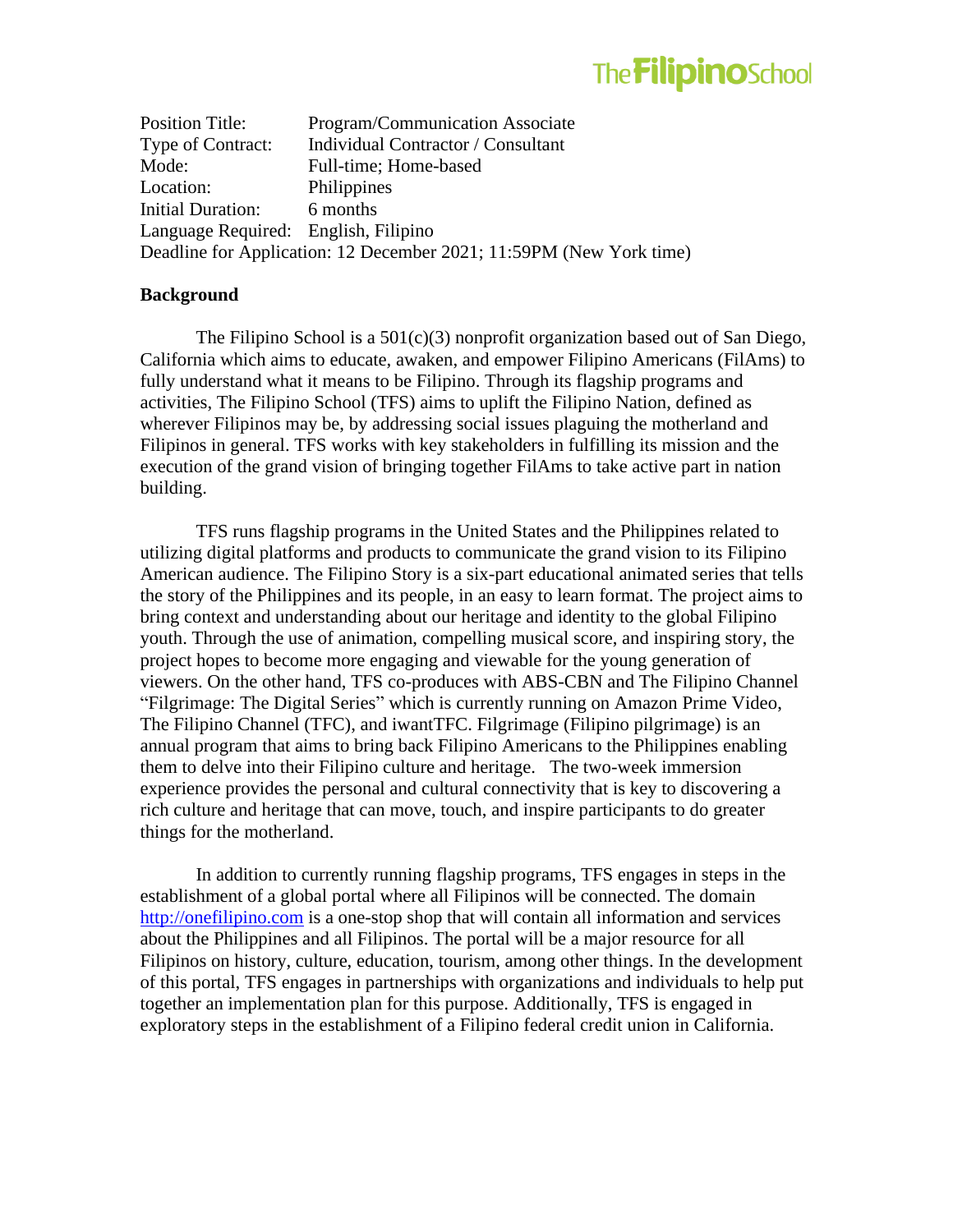TFS is in need of a Program/Communication Associate who will be primarily involved in providing ongoing support to program and communication related activities of TFS.

## **Duties and Responsibilities**

Within delegated authority, the Program/Communication Associate reports directly to the Director of Partnerships, Communications and Advocacy and will be responsible for the following duties:

- Provides administrative and program management support through coordination of meetings, events, activities related to the TFS grand vision including planning and execution of efforts in the fulfilment of the grand vision;
- Provides direct support to management in ensuring smooth information and communication flow within both internal and external transactions and engagements;
- Drafts reports and/or highlights of meetings noting action points, deliverables, budget and timeline requirements, monitoring and evaluation, among others; Maintains proper document filing in relation to business operations and program management requirements;
- Provides support to content management systems, web and social media; Provides communication support to management in administration and monitoring of social media platforms; Drafts and posts content on TFS, Facebook, Twitter and Instagram accounts;
- Supports web content management including editing and posting of content, feature stories, videos, photos and other digital products in TFS website and other web pages and/or micropages associated with it;
- Drafts feature stories, articles, and/or blog entries, as needed;
- Provides support in the implementation of online and multimedia communications strategies;
- Provides support to increased awareness of TFS grand vision and goals through dissemination of information, organization of public events;
- Researches and retrieves data from internal and external sources; Provides suggestions, inputs, content development, coordination of online communications services;
- Provides administrative support services including recruitment processes, travel and meeting planning, payment of salaries and invoices of consultants and other operations-related duties as required;
- Provides logistics support in the execution of events and activities in the Philippines including, but not limited to, promotion and implementation of The Filipino Story and Filgrimage activities on the ground;
- Supports knowledge building and knowledge sharing; Participates in corporate trainings for staff and shares knowledge with colleagues; Collaborates closely and on an ongoing basis with TFS team and partners to acquire and share knowledge through undertaking of common projects, trainings and/or backing up functions across.